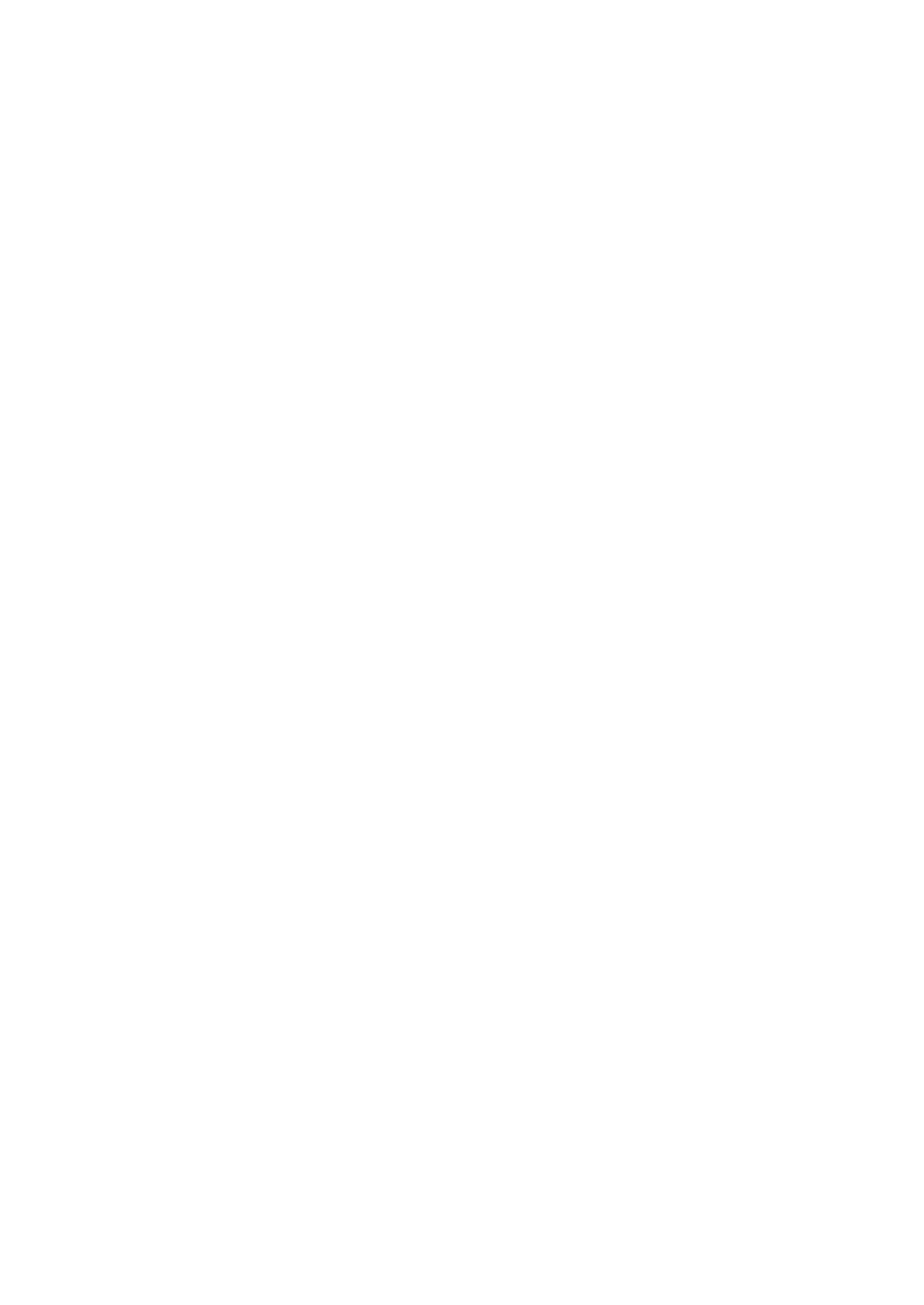

## **MERCHANT SHIPPING (CARRIAGE OF PASSENGERS) REGULATIONS**

## **Arrange[ment of Regulations](#page-4-1)**

### **Regulation**

| 6 |
|---|
|   |
|   |
|   |
|   |
|   |
|   |
| 8 |
|   |
|   |
|   |
|   |
|   |
|   |

## **Supporting Documents**

### **ENDNOTES** 10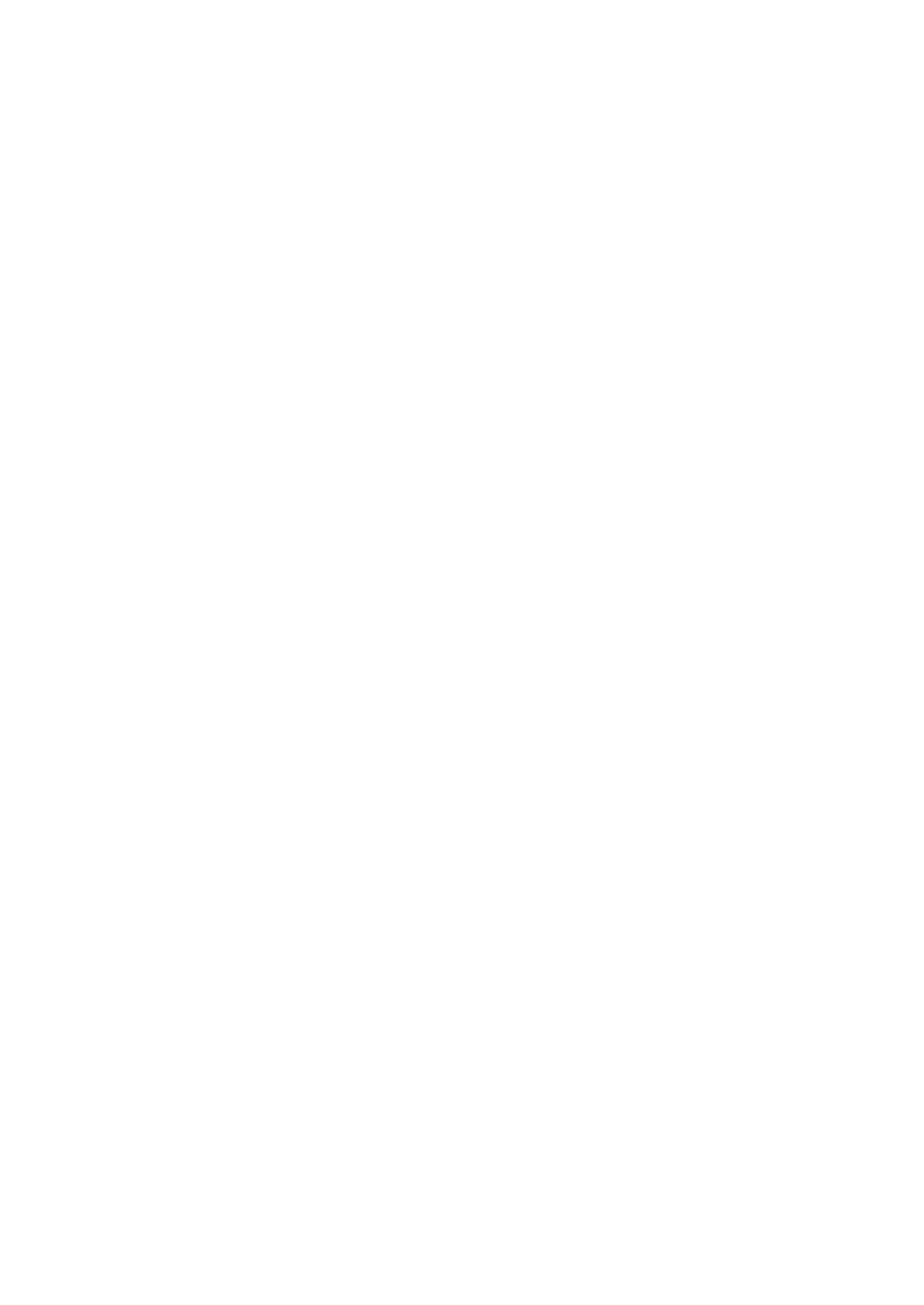

## **MERCHANT SHIPPING (CARRIAGE OF PASSENGERS) REGULATIONS**

### **MADE UNDER SECTION 141 OF THE MERCHANT SHIPPING ACT**<sup>1</sup>

## <span id="page-4-1"></span><span id="page-4-0"></span>**PART I - PRELIMINARY**

#### **1 Citation**

<span id="page-4-2"></span>These regulations may be cited as the Merchant Shipping (Carriage of Passengers) Regulations.

#### **2 Interpretation**

In these regulations, unless the contrary intention appears —

"the Act" means the Merchant Shipping Act<sup>2</sup>;

"**berthed passenger**" means a passenger on a ship for whose use adequate enclosed accommodation is provided in the ship;

"**ship**" means a ship of 10 metres or more in length that is carrying passengers; and

"**unberthed passenger**" means a passenger on a ship other than a berthed passenger.

"**carriage of passengers**" covers the period from the time when passengers board the ship to the time they disembark the ship.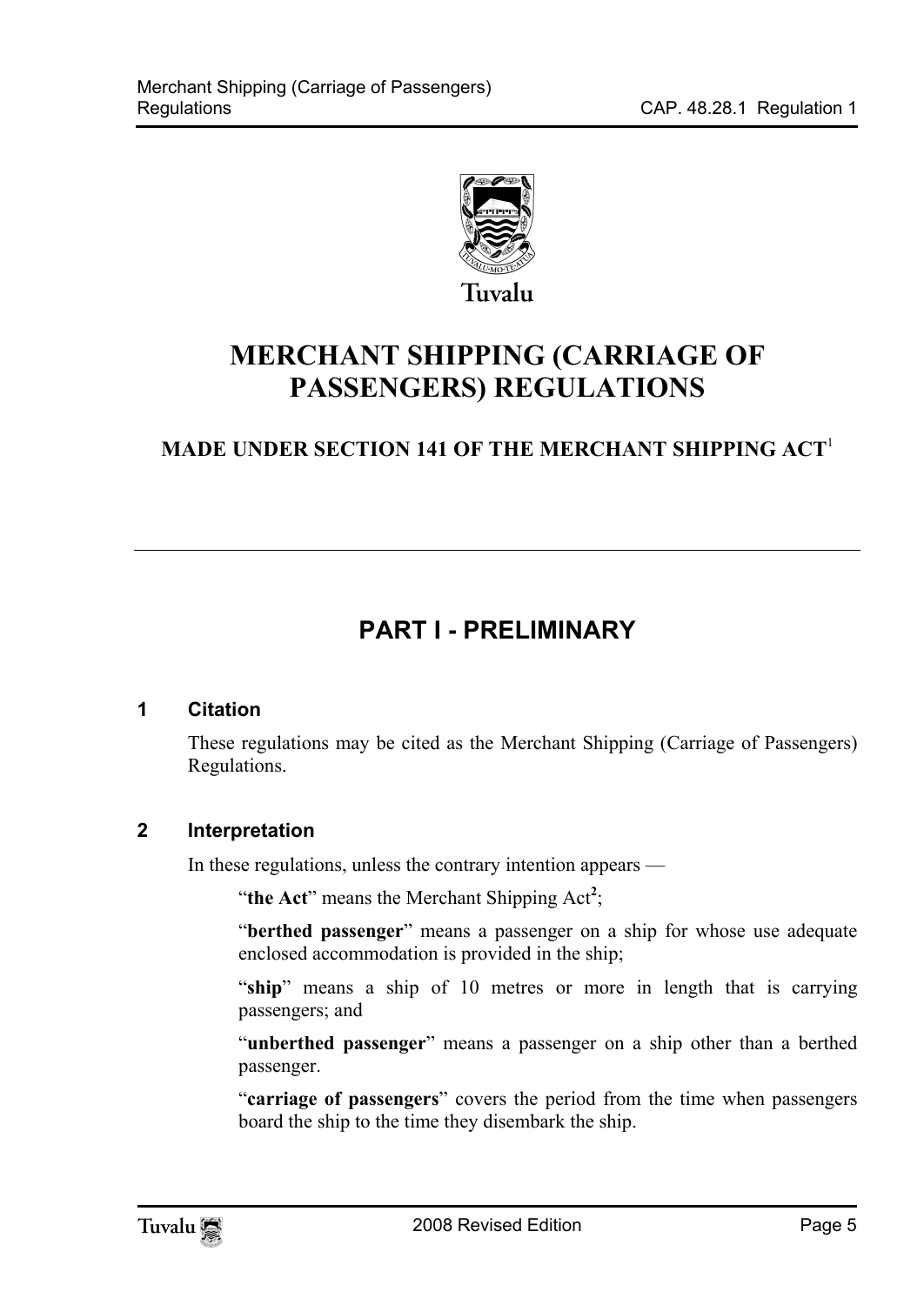#### **3 Application**

<span id="page-5-0"></span>Unless the contrary intention appears, the provisions of these regulations apply to a ship, other than a Safety Convention ship, that is —

- <span id="page-5-1"></span>(a) registered under the Act; or
- <span id="page-5-2"></span>(b) engaged in near coastal trade.

## **PART II - MINIMUM STANDARDS FOR CARRIAGE OF PASSENGERS**

#### **4 Determination of number of passengers to be carried**

- (1) The number of passengers to be carried on a ship shall not exceed the number permitted by the ship's Local Safety certificate issued under Regulation 11 of the Merchant Shipping (Safety) Regulations.
- (2) Subject to sub-regulation (1) and to these regulations, the Harbour Master may determine the number of passengers that may be carried in a specified ship or class of ship, having regard to —
	- (a) the clear deck space available for unberthed passengers under Regulation 5; and
	- (b) the construction of the ship and the trade in which she is, or is intended to be, engaged.
- (3) A determination made under sub-regulation (2) may be modified at any time by the Harbour Master, having regard to —
	- (a) the nature of a particular voyage; or
	- (b) particular weather conditions; or
	- (c) the particular cargo carried in the ship; or
	- (d) any special circumstances at a particular time which may affect the safety of passengers on the ship; or
	- (e) any situation that may warrant the modification.
- <span id="page-5-3"></span>(4) Where a ship carries a greater number of passengers than is permitted by a determination made under this regulation, the owner and master of the ship shall each be liable to a fine not exceeding \$300, and in addition a fine not exceeding \$10 for each passenger in excess of the number permitted to be carried.

#### **5 Provision of Clear Deck Space for Unberthed Passengers**

 $(1)$  In this regulation —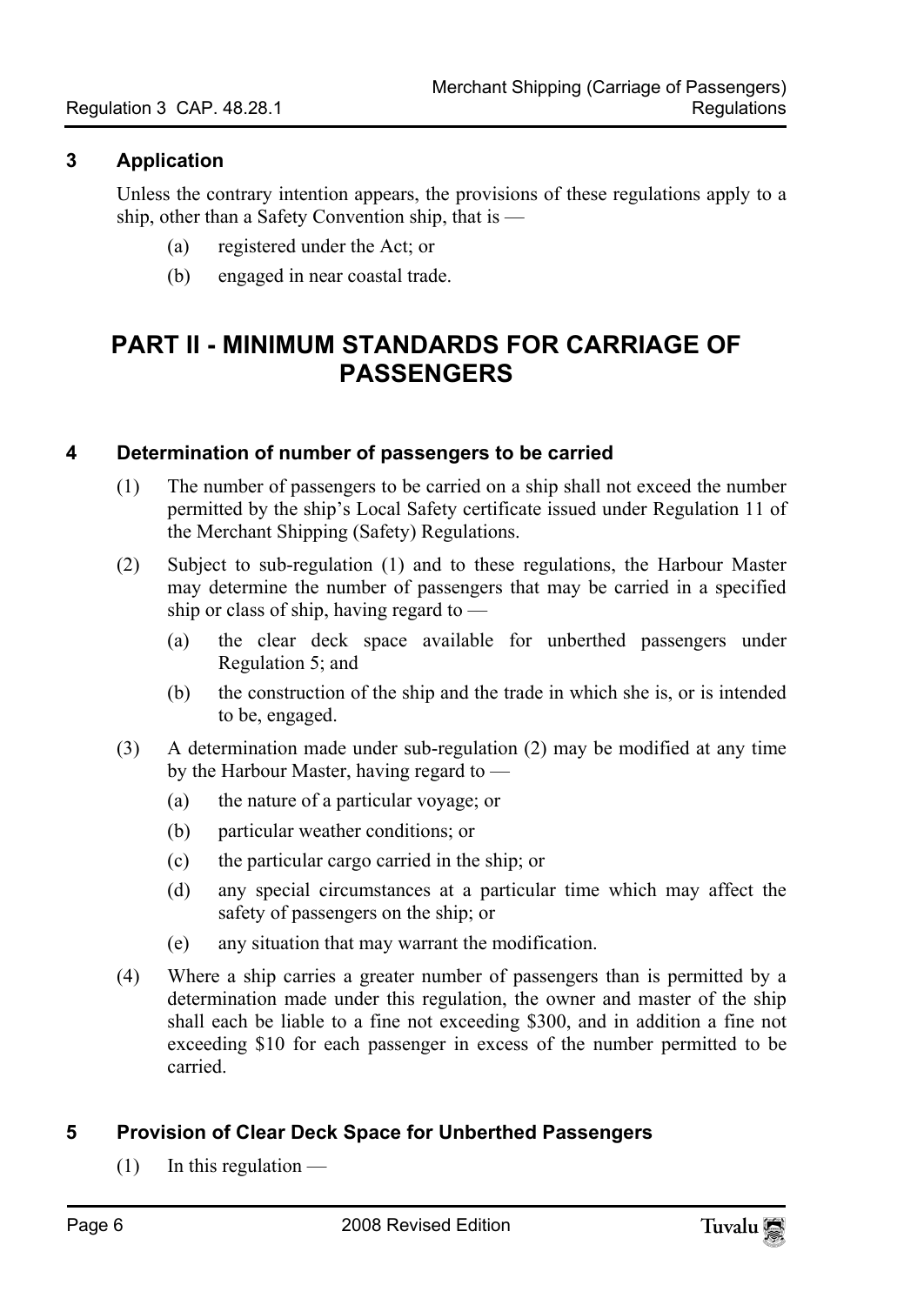- (a) "clear deck space" means a space on or above the weather deck of a ship, being a space:
	- (i) which is not enclosed and on which no cargo, stores and equipment are permitted to be carried;
	- (ii) which, unless special permission is given by the Harbour Master, does not include hatchways;
	- (iii) that is not used in the navigation of the ship and the use of which would not obscure vision in the navigation of the ship; and
	- (iv) that does not include the area required to provide a fore and aft gangway having a width of one metre and
- (b) "weather deck" means the lowest deck in the ship, all or part of which is exposed to weather and sea.
- <span id="page-6-0"></span>(2) subject to these regulations, an area of not less than one square metre of clear deck space shall be provided for each unberthed passenger, provided that the Harbour Master may permit a reduction in the required space where adequate seating is provided for each passenger carried.

#### **6 Protection of unberthed passengers**

- $(1)$  Where -
	- (a) an unberthed passenger is carried on or above the weather deck of a ship; and
	- (b) the deck on which the unberthed passenger is carried is of metal construction,

the deck on which the unberthed passenger is carried shall be sheathed.

- (2) Where deck space on or above the weather deck is allotted for the carriage of an unberthed passenger —
	- (a) the deck space so allotted shall be covered with an awning of a height of not less than 2 metres; and
	- (b) side screens shall be provided where necessary so as to give adequate protection from sun and weather.
- (3) An unberthed passenger shall not, without the permission of the Harbour Master, be carried in a ship on a space over a hatchway or in an enclosed space.
- (4) Deck cargo carried on a ship shall be so secured and stowed that there is
	- (a) no danger to any unberthed passenger; and
	- (b) continued free access to the sanitary facilities on the ship.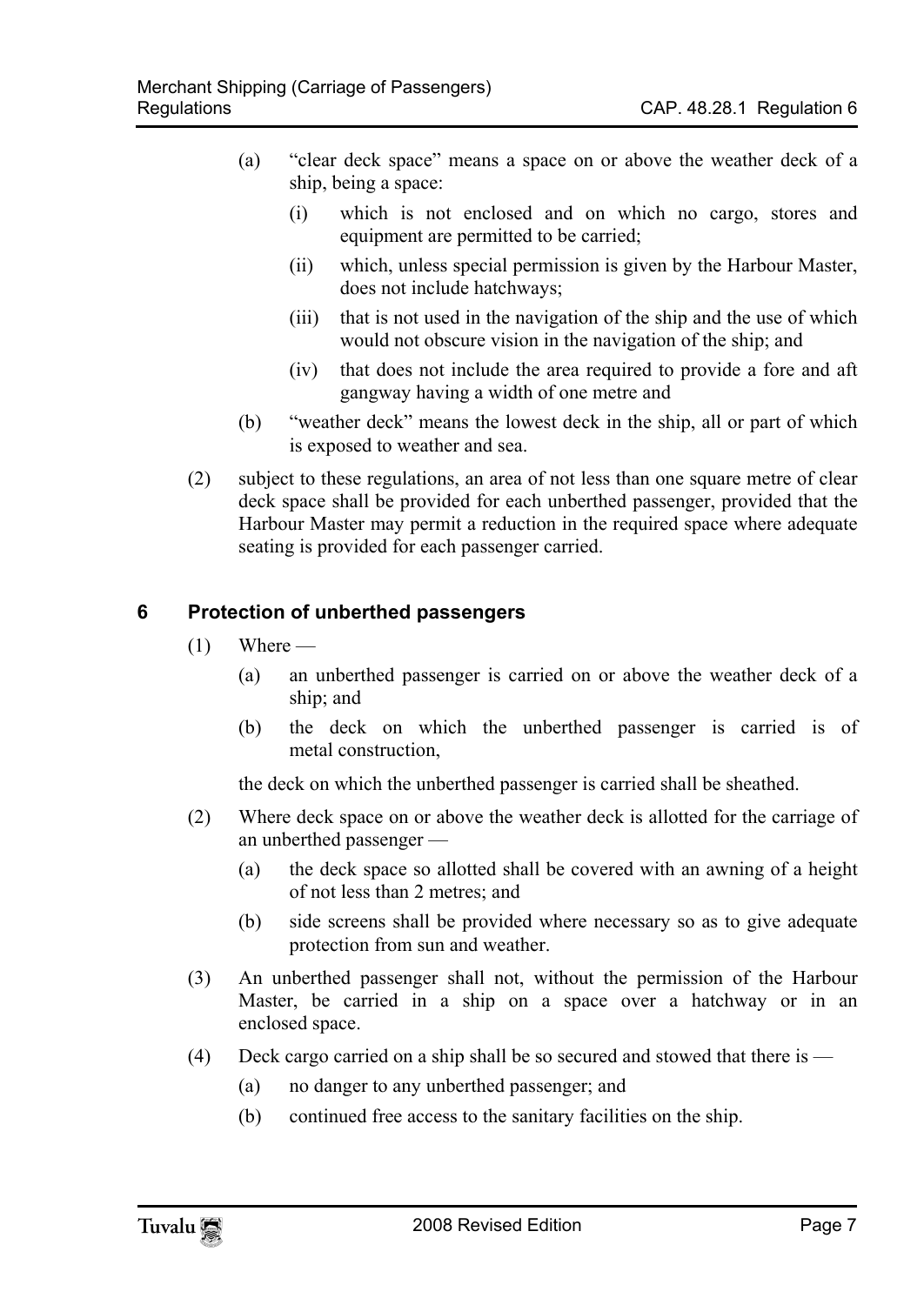#### **7 Carriage of medical stores**

<span id="page-7-1"></span><span id="page-7-0"></span>A ship in which passengers are to be carried shall be provided with medicines and medical and surgical stores in accordance with the provisions of Regulation 27 of the Merchant Shipping (Safety) Regulations.

#### **8 Provision of drinking water**

<span id="page-7-2"></span>An adequate supply of potable drinking water shall be kept readily accessible to passengers at all time while they fire n board the ship.

#### **9 Provision of toilets and wash places**

- (1) Adequate toilet and washing facilities shall be provided for passengers and at least one toilet and one wash-basin shall be provided for every 50 unberthed passengers or part thereof.
- (2) The toilets shall be kept clean and free from noxious matter and odours at all times.

### <span id="page-7-4"></span><span id="page-7-3"></span>**PART III - MISCELLANEOUS PROVISIONS**

#### **10 Obstruction of crew by passengers**

A passenger on a ship, including a Safety Convention ship, who wilfully does, or causes to be done, anything in such a manner as to —

- (a) obstruct or injure any part of the ship or of the equipment of the ship; or
- <span id="page-7-5"></span>(b) obstruct, impede or molest a crewman in the performance of his duty on or about the ship,

shall be liable to a fine not exceeding \$100.

#### **11 Miscellaneous offences by passengers**

- (1) A passenger on a ship, including a Safety Convention ship, who
	- (a) by reason of being drunk, under the influence of drugs or disorderly, has lawfully been refused admission to the ship and, having been refused admission to the ship, attempts to board the ship; or
	- (b) being drunk, under the influence of drugs, or disorderly is lawfully requested to leave the ship at any port or place at which he can conveniently do so and does not so leave the ship; or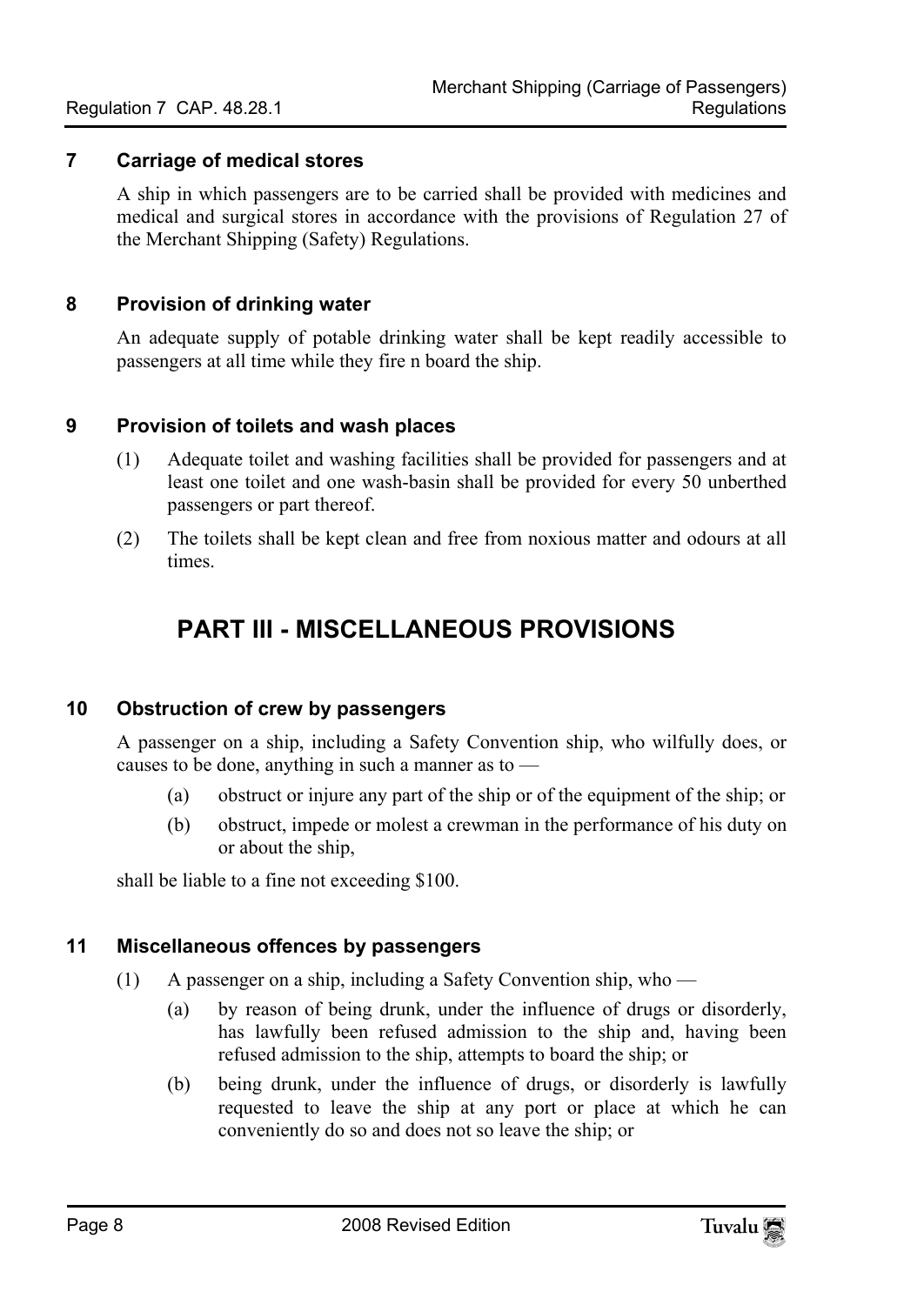- (c) after having been warned by the master of the ship, or by a person authorized by the master, molests any other person on the ship; or
- (d) after having been refused admission into the ship by the owner, or by the master or by a person authorized by the master by reason of there being insufficient room on the ship, attempts to board the ship; or
- (e) having gone on board a ship at any place and, having been requested by the owner or by the master or by a person authorized by the master to leave the ship because there is insufficient room on the ship, does not so leave the ship,

<span id="page-8-0"></span>shall be liable to be refused admission and/or to a fine not exceeding \$100.

(2) Any person who has been, by virtue of sub-regulation (1) refused admission, may be considered for admission on the next following trip for the unused portion of the journey.

#### **12 Molesting other persons**

<span id="page-8-1"></span>A crew who molests any other person on the ship shall be liable to a fine not exceeding \$100.

#### **13 Exemptions**

<span id="page-8-2"></span>The Harbour Master may, subject to such conditions as he thinks fit, exempt a ship or class of ship from compliance with any specific requirement of these regulations other than from the requirements of sub-regulation 4(4).

#### **14 General**

No liability shall be incurred by the owner for injuries sustained by passengers during the period of the carriage of passengers, unless such injuries have been sustained due to no fault of such passengers.